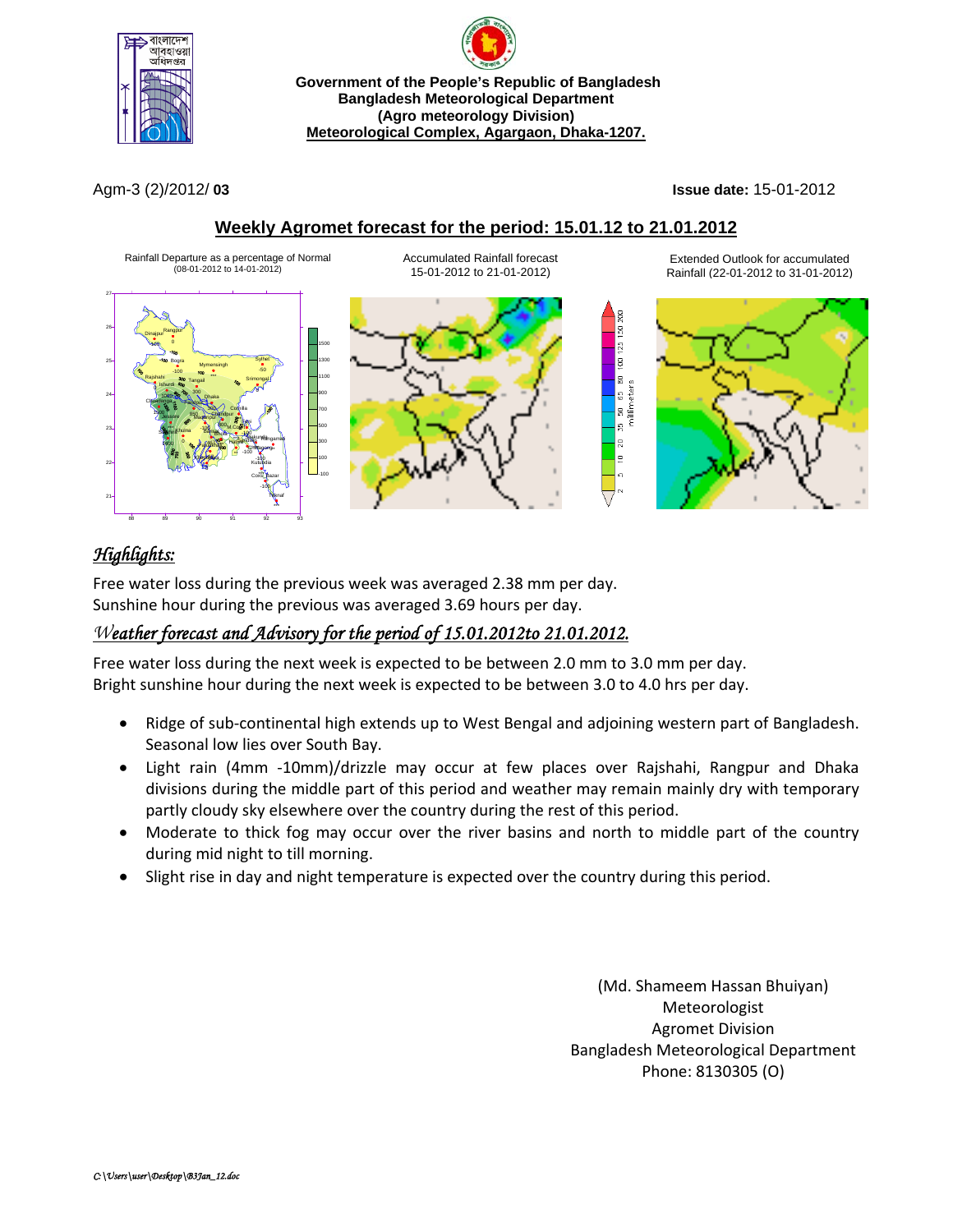# **Bangla Version**

## পূর্বাভাস, সময়: ১৫-০১-২০১২ থেকে ২১-০১-২০১২



### প্ৰধান বৈশিষ্ট্য সমূহঃ-

গত সপ্তাহের দৈনিক বাষ্পীভবনের গড় ২.৩৮ মিঃ মিঃ ছিল। গত সপ্তাহের দৈনিক সূর্যকিরণ কালের গড় ৩.৬৯ ঘন্টা ছিল।

## আবহাওয়া পূর্বাভাসঃ- ১৫-০১-২০১২ইং থেকে ২১-০১-২০১২ ইং পর্যন্ত।

আগামী সপ্তাহের বাষ্পীভবনের দৈনিক গড় মান ২.০ মিঃমিঃ থেকে ৩.০ মিঃমিঃ থাকতে পারে। আগামী সপ্তাহের সূর্যকিরণকালের দৈনিক গড় মান ৩.০ ঘন্টা থেকে ৪.০ ঘন্টা থাকতে পারে।

- উপ মহাদেশীয় উচ্চচাপ বলয়ের বর্ধিতাংশ পশ্চিম বঙ্গ এবং তৎসংলগ্ন বাংলাদেশের পশ্চিমাঞ্চল পর্যন্ত বিস্তৃত। মৌসূমী লঘুচাপ দক্ষিণ বঙ্গোপসাগরে অবস্থান করছে।
- এ সপ্তাহের মাঝামাঝি সময়ে রাজশাহী, রংপুর এবং ঢাকা বিভাগের কিছু কিছু স্থানে হালকা (৪-১০ মিঃমিঃ)/ গুড়ি গুড়ি বৃষ্টি হতে পারে। সপ্তাহের বাকি সময়ে আকাশ অস্থায়ী ভাবে আংশিক মেঘলাসহ সারা দেশের আবহাওয়া প্রধানতঃ শুষ্ক থাকতে পারে।
- মধ্য রাত থেকে সকাল পর্যন্ত দেশের উত্তর থেকে মধ্যাঞ্চল এবং নদী অববাহিকায় মাঝারী থেকে ঘন কুয়াশা পড়তে পারে।
- এ সপ্তাহে দিন ও রাতের তাপমাত্রা সামান্য বৃদ্ধি পেতে পারে।

(মোঃ শামীম হাসান ভূইয়া) আবহাওয়াবিদ পরিচালকের পক্ষে বাংলাদেশ আবহাওয়া অধিদপ্তর, ঢাকা-১২০৭।